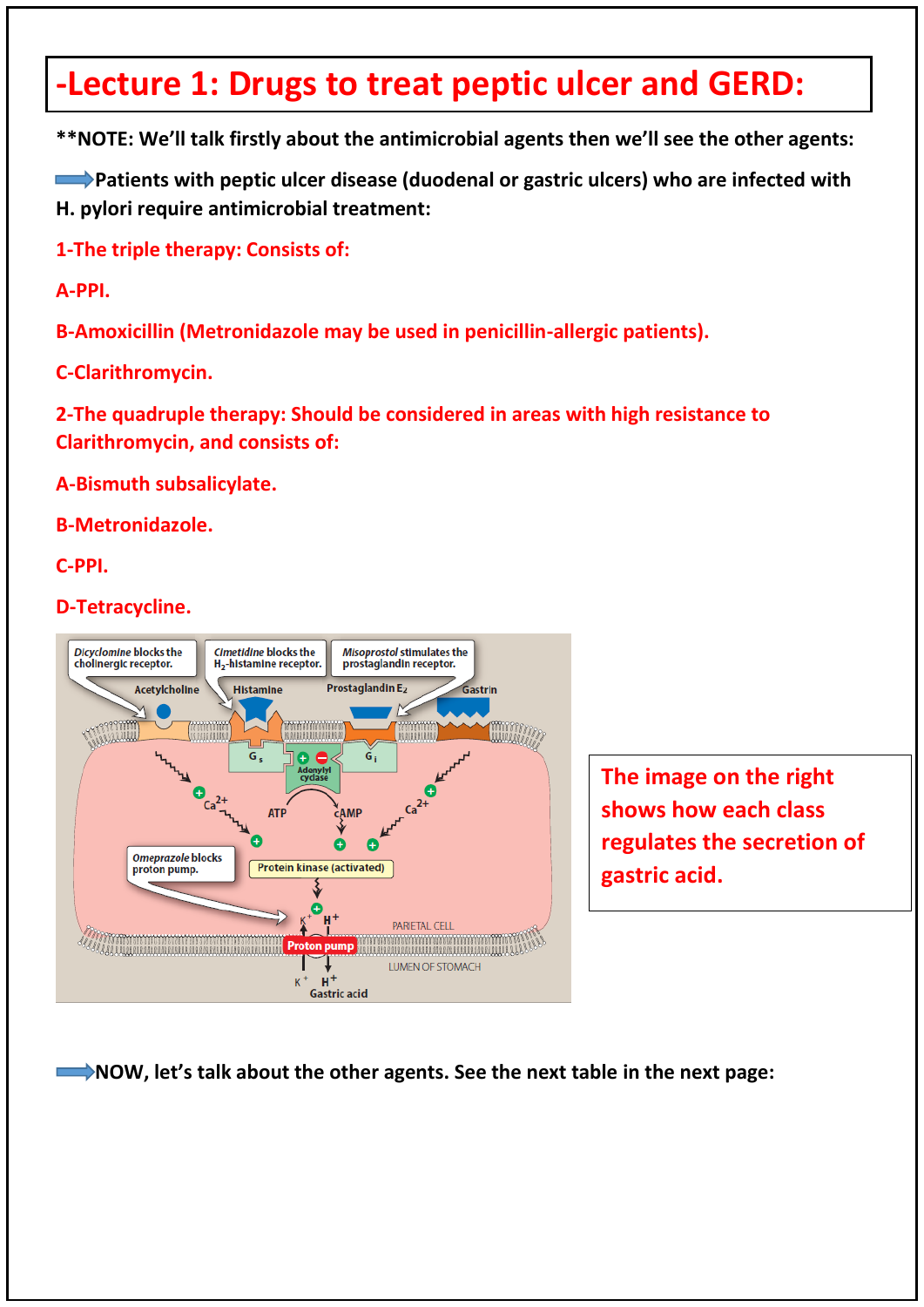| Class + name of                                                                                            | <b>Mechanism of</b>                                                                                                                                                                                                                                                                                                                                             | <b>Therapeutic</b>                                                                                                                                                                                                                                                                                                                       | <b>Pharmacokinetics</b>                                                                                                                                                                                                                                                                                                                                              | <b>Adverse effects</b>                                                                                                                                                                                                                                                                                                                                                                                                                                   |
|------------------------------------------------------------------------------------------------------------|-----------------------------------------------------------------------------------------------------------------------------------------------------------------------------------------------------------------------------------------------------------------------------------------------------------------------------------------------------------------|------------------------------------------------------------------------------------------------------------------------------------------------------------------------------------------------------------------------------------------------------------------------------------------------------------------------------------------|----------------------------------------------------------------------------------------------------------------------------------------------------------------------------------------------------------------------------------------------------------------------------------------------------------------------------------------------------------------------|----------------------------------------------------------------------------------------------------------------------------------------------------------------------------------------------------------------------------------------------------------------------------------------------------------------------------------------------------------------------------------------------------------------------------------------------------------|
| the drugs                                                                                                  | action                                                                                                                                                                                                                                                                                                                                                          | uses                                                                                                                                                                                                                                                                                                                                     |                                                                                                                                                                                                                                                                                                                                                                      |                                                                                                                                                                                                                                                                                                                                                                                                                                                          |
| H2-receptor<br>antagonists:<br>Cimetidine,<br>Ranitidine,<br>Famotidine,<br>Nizatidine.                    | -Blocks the binding of<br>histamine to H2<br>receptors>>> reducing<br>the secretion of gastric<br>acid.<br>-The histamine H2-<br>receptor antagonists<br>act selectively on H2<br>receptors in the<br>stomach, but they<br>have no effect on H1<br>receptors.                                                                                                   | 1-Peptic ulcers:<br>Healing of<br>duodenal and<br>gastric ulcers.<br>2-Acute stress<br>ulcer:<br>Giver IV to<br>prevent and<br>manage acute<br>stress ulcers<br>associated with<br>high-risk patients<br>in ICU.<br>3-GERD                                                                                                               | -Oral intake.<br>-Distribute<br>throughout the body<br>including breast milk<br>and the placenta.<br>-Eliminated in urine.<br>-Cimetidine,<br>Ranitidine, and<br>Famotidine are<br>available in IV form.                                                                                                                                                             | Cimetidine has<br>endocrine effects<br>because it acts as a<br>nonsteroidal<br>antiandrogen<br>(Gynecomastia and<br>Galactorrhea).<br>-CNS effects in elderly<br>after IV intake,<br>-Cimetidine inhibits<br>several CYP450<br>isoenzymes>>><br>interfere with the<br>metabolism of other<br>drugs (ex: Warfarin<br>and Clopidogrel).<br>-reduce the efficacy of<br>drugs that require an<br>acidic environment for<br>absorption (ex:<br>ketoconazole). |
| PPI:<br>Dexlasnoprazole,<br>Esomeprazole,<br>Lansoprazole,<br>Omeprazole,<br>Pantoprazole,<br>Rabeprazole. | -They are prodrugs<br>with an acid-resistant<br>enteric coating to<br>protect them from<br>degradation by gastric<br>acid>>> this coating is<br>removed in duodenum<br>and the prodrug is<br>absorbed and<br>transported to the<br>parietal cell where it's<br>converted to the<br>active drug and forms<br>a covalent bond with<br>the H+/K+-ATPase<br>enzyme. | 1-Stress ulcer<br>treatment and<br>prophylaxis.<br>2-Treatment of<br>GERD.<br>-Erosive<br>esophagitis.<br>4-Active<br>duodenal ulcer.<br>5-Pathologic<br>hypersecretory<br>conditions (ex:<br>Zollinger-Ellison<br>syndrome).<br>6-Reduce the risk<br>of bleeding from<br>ulcers caused by<br>Aspirin.<br>7-For NSAID-<br>induced ulcer. | -Oral intake.<br>-PPI should be taken<br>30-60 minutes before<br>breakfast or the<br>largest meal (See the<br>notes below the<br>table).<br>-Esomeprazole,<br>Lansoprazole, and<br>Pantoprazole are<br>available as IV forms.<br>-Have a long duration<br>of action due to<br>covalent bonding with<br>H+/K+-ATPase<br>enzyme.<br>-Eliminated in urine<br>and feces. | -Omeprazole and<br>Esomeprazole may<br>decrease the<br>effectiveness of<br>Clopidogrel because<br>they inhibit CYP2C19<br>and prevent the<br>conversion of it to its<br>active metabolite.<br>-May increase the risk<br>of fractures.<br>-Low vitamin B12.<br>-Impair the absorption<br>of Calcium carbonate<br>(See the notes).<br>-Diarrhea and<br>Clostridium difficile<br>colitis.<br>-Hypomagnesemia.<br>-Increased incidence of<br>pneumonia.      |
| <b>Prostaglandins:</b><br><b>Misoprostol</b><br>(prostaglandin E1<br>analog)                               | - Prostaglandin E,<br>produced by the<br>gastric mucosa,<br>inhibits secretion of<br>acid and stimulates<br>secretion of mucus<br>and bicarbonate<br>(cytoprotective effect)                                                                                                                                                                                    | -Prevention of<br>NSAID-induced<br>gastric ulcer.                                                                                                                                                                                                                                                                                        |                                                                                                                                                                                                                                                                                                                                                                      | -Diarrhea.<br>-Nausea.<br>-Contraindicated in<br>pregnancy.                                                                                                                                                                                                                                                                                                                                                                                              |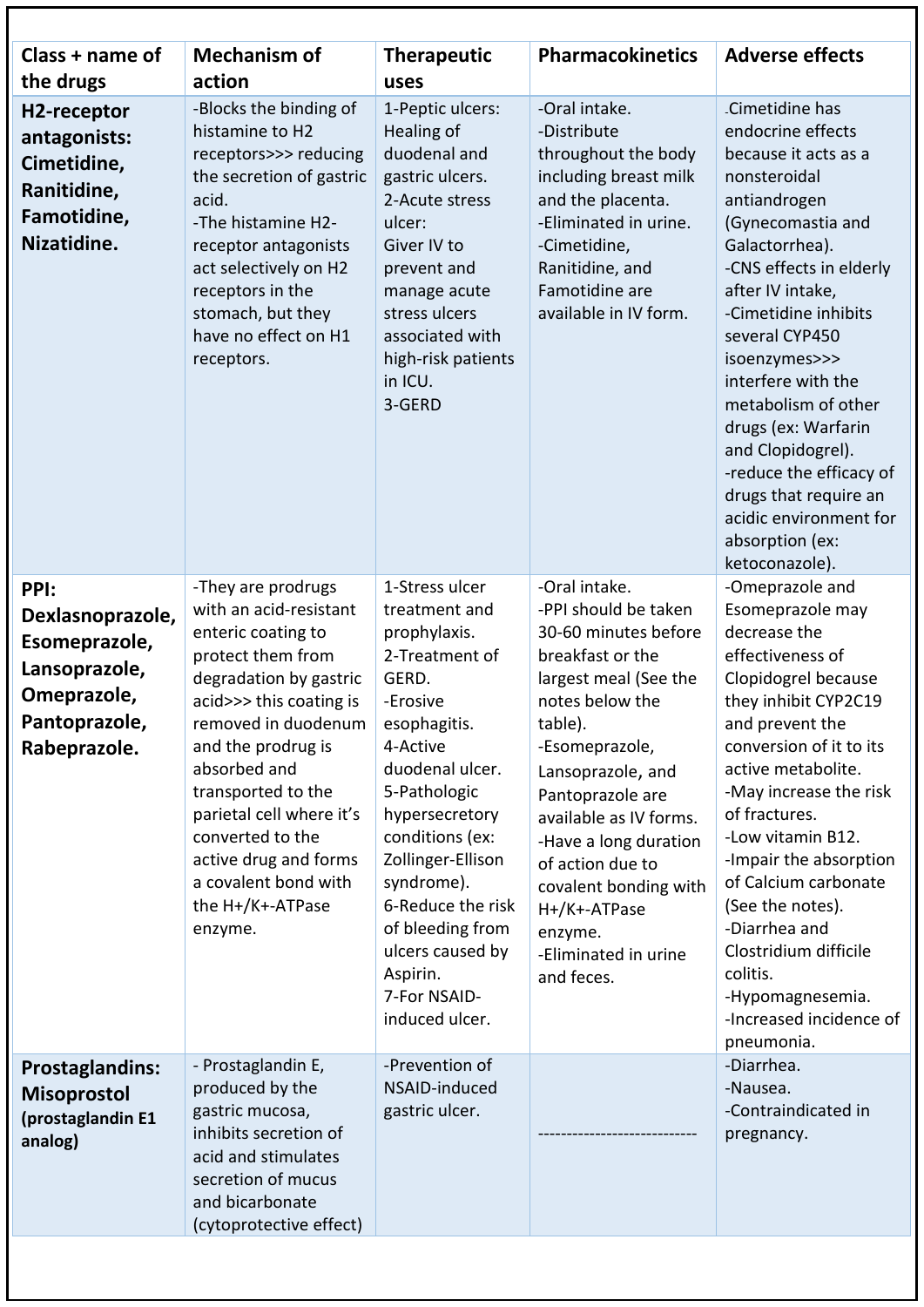| <b>Antacids:</b><br><b>Aluminum</b><br>hydroxide,<br><b>Magnesium</b><br>hydroxide,<br>Calcium<br>carbonate.                            | - Antacid products<br>vary widely in their<br>chemical composition,<br>acid-neutralizing<br>capacity, sodium<br>content, palatability,<br>and price.<br>-The efficacy of an<br>antacid depends on its<br>capacity to neutralize<br>gastric HCl and on<br>whether the stomach<br>is full or empty (food<br>delays stomach<br>emptying allowing<br>more time for the<br>antacid to react). | -Symptomatic relief of<br>peptic ulcer and GERD.<br>-Promote healing<br>duodenal ulcer.<br>- Calcium carbonate<br>preparations are also<br>used as<br>calcium supplements for<br>the treatment of<br>osteoporosis.                                                                                                                | -Should be taken<br>after meals for<br>maximum<br>effectiveness. | -Aluminum<br>hydroxide causes<br>constipation.<br>-Magnesium<br>hydroxide causes<br>diarrhea. |
|-----------------------------------------------------------------------------------------------------------------------------------------|------------------------------------------------------------------------------------------------------------------------------------------------------------------------------------------------------------------------------------------------------------------------------------------------------------------------------------------------------------------------------------------|-----------------------------------------------------------------------------------------------------------------------------------------------------------------------------------------------------------------------------------------------------------------------------------------------------------------------------------|------------------------------------------------------------------|-----------------------------------------------------------------------------------------------|
| <b>Mucosal</b><br>protective<br>agents (aka:<br>cytoprotective<br>agents):<br><b>Sucralfate and</b><br><b>Bismuth</b><br>subsalicylate. | -Sucralfate binds to<br>positively charged<br>groups in proteins of<br>both normal and<br>necrotic mucosa>>><br>forming complex gels<br>with epithelial cells>>><br>creating a physical<br>barrier that protects<br>the ulcer from pepsin<br>and acid, allowing the<br>ulcer to heal.                                                                                                    | -Sucralfate: used for the<br>treatment of duodenal<br>ulcers and prevention of<br>stress ulcers.<br>-Bismuth subsalicylate:<br>1-Antimicrobial actions.<br>2-Inhibit the activity of<br>Pepsin.<br>3-Increases secretion of<br>mucus.<br>4-Interacts with<br>glycoproteins in necrotic<br>mucosal tissue to protect<br>the ulcer. |                                                                  | -Sucralfate<br>interferes with the<br>absorption of other<br>drugs.                           |

#### **\*\*Notes:**

 **Patients with NSAID-induced ulcers should be treated with PPIs, because these agents heal and prevent future ulcers more effectively than H2 antagonists do.**

**An oral product containing Omeprazole combined with Sodium bicarbonate for faster absorption is also available over the counter and by prescription.**

**If a once-daily PPI is only partially effective for GERD symptoms, increasing dosing to twice daily or administering the PPI in the morning and adding an H2 antagonist in the evening may improve symptom control and if an H2-receptor antagonist is needed, it should be taken well after the PPI.**

 **Calcium citrate is an effective option for calcium supplementation in patients on acid suppressive therapy, since absorption of the citrate salt is not affected by gastric pH.**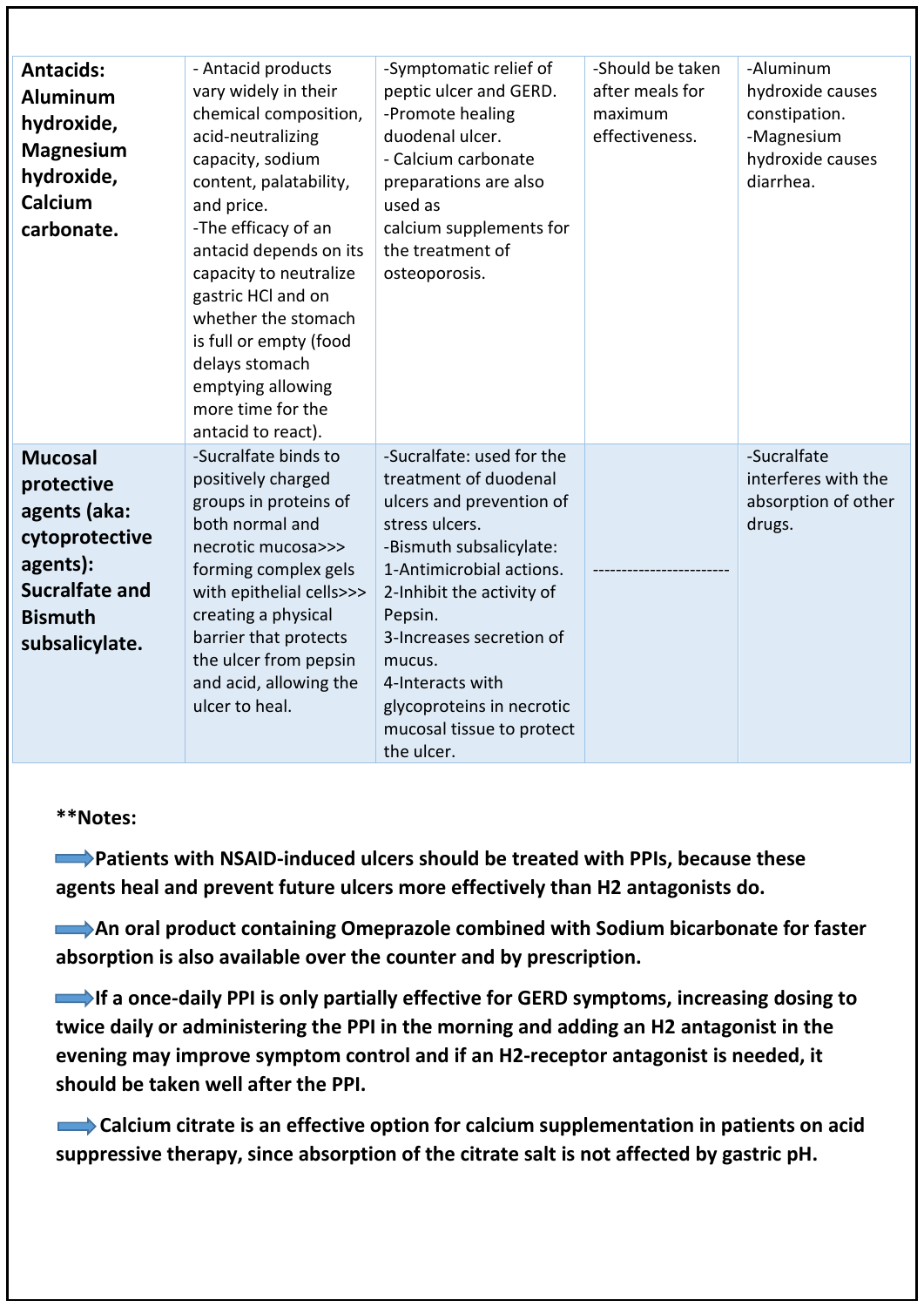# **-Lecture 2: Drugs used to control chemotherapyinduced nausea and vomiting:**

### **\*\*Note: The next table shows the antiemetic drugs:**

| Group +name of the<br>drugs                                                                 | <b>Mechanism of</b><br>action                                   | <b>Therapeutic uses</b>                                                                                                                                                                                                                                                         | <b>Pharmacokinetics</b>                                                                                                                                                               | <b>Adverse effects</b>                                                                            |
|---------------------------------------------------------------------------------------------|-----------------------------------------------------------------|---------------------------------------------------------------------------------------------------------------------------------------------------------------------------------------------------------------------------------------------------------------------------------|---------------------------------------------------------------------------------------------------------------------------------------------------------------------------------------|---------------------------------------------------------------------------------------------------|
| <b>Phenothiazines:</b><br>Prochlorperazine.                                                 | -Blocks dopamine<br>receptors.                                  | -Effective against low<br>or moderately<br>emetogenic<br>chemotherapeutic<br>agents (ex:<br>Fluorouracil and<br>Doxorubicin).                                                                                                                                                   |                                                                                                                                                                                       |                                                                                                   |
| 5-HT3 receptor<br>blockers:<br>Ondansetron,<br>Granisetron,<br>Palonosetron,<br>Dolasetron. | -Block 5-HT3<br>receptors in the<br>periphery and the<br>brain. | -Treat emesis linked<br>with chemotherapy.<br>-Ondansetron and<br>Granisetron prevent<br>emesis in 50-60% of<br>cisplatin-treated<br>patients.<br>-Management of<br>postoperative<br>nausea and<br>vomiting.                                                                    | -Long duration of<br>action.<br>-Taken as a single<br>dose prior to<br>chemotherapy<br>-Taken orally or IV.<br>-Metabolized by the<br>liver (See the notes).<br>-Eliminated in urine. | -Electrocardiographic<br>changes (ex:<br>prolonged QTc<br>interval) can occur<br>with Dolasetron. |
| <b>Substituted</b><br>benzamides:<br>Metoclopramide.                                        | -Inhibition of<br>dopamine in the<br>CTZ.                       | -effective at high<br>doses against the<br>emetogenic cisplatin,<br>preventing emesis in<br>30% to 40% of<br>patients and<br>reducing emesis in<br>the majority of<br>patients.<br>-See the notes.                                                                              |                                                                                                                                                                                       | -Antidopaminergic<br>side effects (ex:<br>extrapyramidal<br>symptoms).                            |
| <b>Butyrophenones:</b><br><b>Droperidol and</b><br>Haloperidol.                             |                                                                 | -Moderate effective<br>antiemetics.<br>-Droperidol had<br>been used most<br>often for sedation in<br>endoscopy and<br>surgery, usually in<br>combination with<br>opioids or<br>benzodiazepines.<br>-High-dose<br>haloperidol was<br>found to be nearly as<br>effective as high- |                                                                                                                                                                                       | -Droperidol may<br>prolong the QTc<br>interval.                                                   |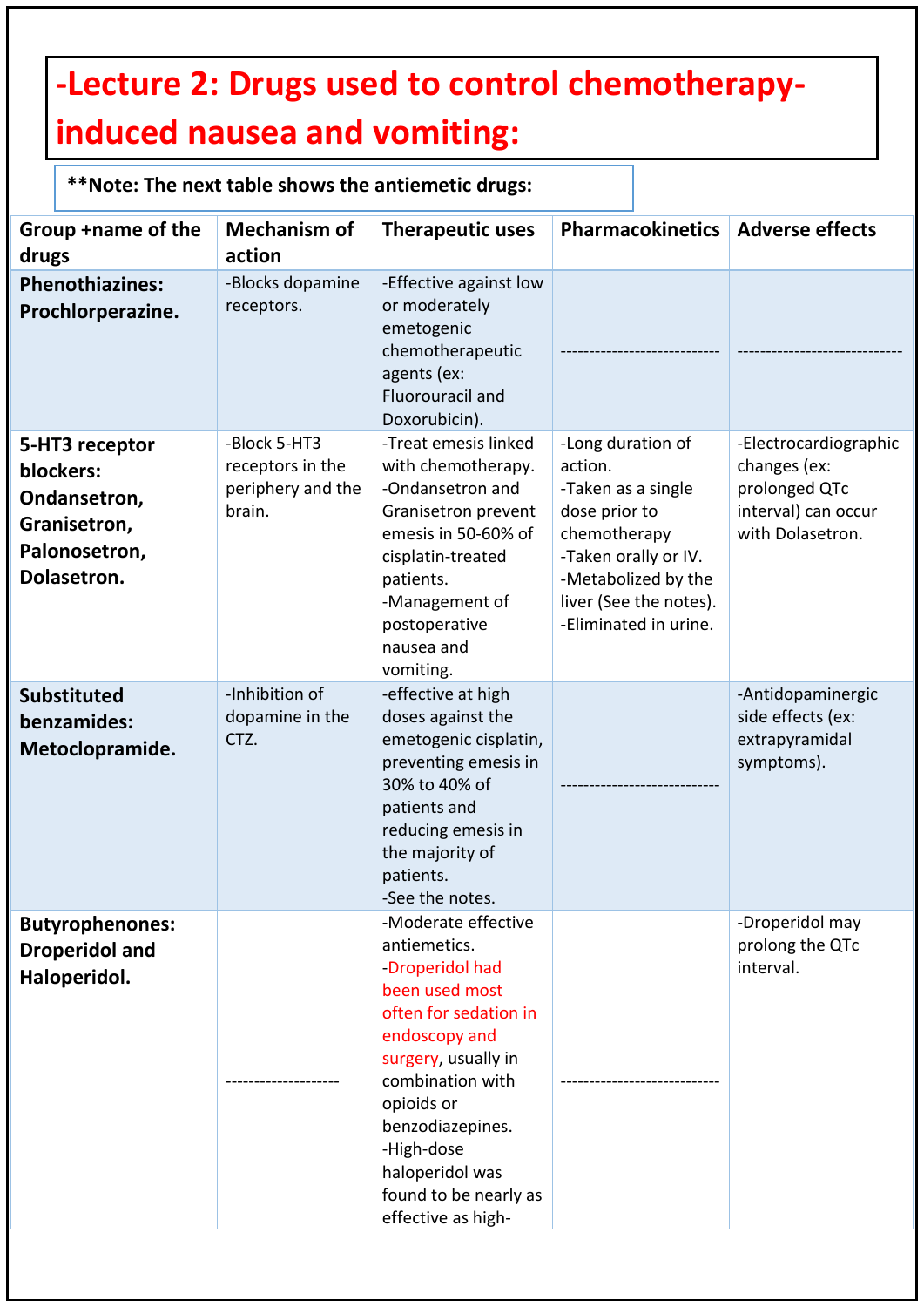|                                                                        |                                                                                                             | dose<br>metoclopramide in<br>preventing cisplatin-<br>induced emesis.                                                                                      |                                                                                              |                                                                                                                                    |
|------------------------------------------------------------------------|-------------------------------------------------------------------------------------------------------------|------------------------------------------------------------------------------------------------------------------------------------------------------------|----------------------------------------------------------------------------------------------|------------------------------------------------------------------------------------------------------------------------------------|
| <b>Benzodiazepines:</b><br>Lorazepam and<br><b>Alprazolam</b>          |                                                                                                             | -Their beneficial<br>effects may be due<br>to their sedative,<br>anxiolytic, and<br>amnesic properties.<br>Useful in treating<br>anticipatory<br>vomiting. |                                                                                              | - Concomitant use of<br>alcohol should be<br>avoided due to<br>additive CNS<br>depressant effects.                                 |
| <b>Corticosteroids:</b><br>Dexamethasone and<br>Methylprednisolone.    | -May involve<br>blockade of<br>prostaglandins.                                                              | -Effective against<br>mildly to moderately<br>emetogenic<br>chemotherapy.                                                                                  |                                                                                              |                                                                                                                                    |
| <b>Substance</b><br>P/neurokinin-1<br>receptor blocker:<br>Aprepitant. | -Targets the<br>neurokinin<br>receptor in the<br>brain>>> blocks<br>the action of the<br>natural substance. | -Indicated only for<br>moderately or highly<br>emetogenic<br>chemotherapy<br>regimens.                                                                     | -Taken orally with<br>Dexamethasone and<br>a 5-HT3 antagonist.<br>-Metabolized by<br>CYP3A4. | -May affect the<br>metabolism of other<br>drugs that are<br>metabolized by<br>CYP3A4 (ex: Warfarin<br>and oral<br>contraceptives). |

**\*\*Notes:** 

**As we said, 5-HT3 antagonists are extensively metabolized by the liver; however, only** 

**ondansetron requires dosage adjustments in hepatic insufficiency.**

**Metoclopramide was previously used as a prokinetic drug for the treatment of GERD. However, due to the adverse effect profile and the availability of more effective drugs, such as PPIs, it should be reserved for patients with documented gastroparesis.**

**\*\*Combination therapy: Antiemetic drugs are often combined to increase antiemetic activity or decrease toxicity:**

**1-Corticosteroids, most commonly Dexamethasone, increase antiemetic activity when given with high-dose Metoclopramide, a 5-HT3 antagonist, Phenothiazine, Butyrophenone, or a Benzodiazepine.**

**2-Antihistamines, such as Diphenhydramine, are often administered in combination with high-dose Metoclopramide to reduce extrapyramidal reactions or with Corticosteroids to counter Metoclopramide-induced diarrhea.**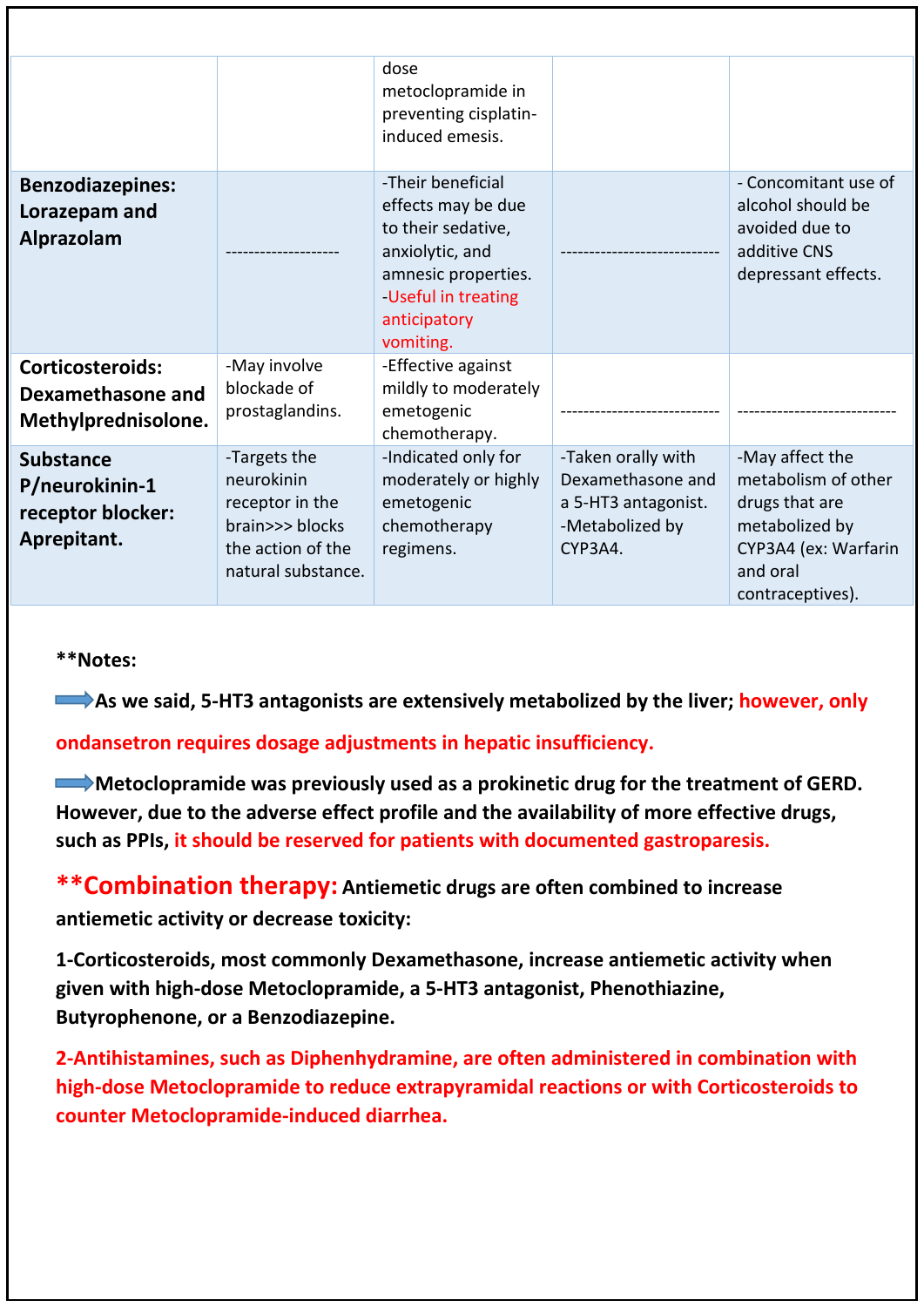# **-Lecture 3: Antidiarrheals and Laxatives:**

|  |  | **Note: the next table shows the antidiarrheal drugs: |  |
|--|--|-------------------------------------------------------|--|
|--|--|-------------------------------------------------------|--|

| Group + name of the<br>drugs                                                                         | <b>Mechanism of action</b>                                                                                                                  | <b>Therapeutic uses</b>                                                                                                               | <b>Adverse effects</b>                                                                                            |
|------------------------------------------------------------------------------------------------------|---------------------------------------------------------------------------------------------------------------------------------------------|---------------------------------------------------------------------------------------------------------------------------------------|-------------------------------------------------------------------------------------------------------------------|
| <b>Antimotility agents:</b><br>Diphenoxylate and<br>Loperamide.                                      | -Activate presynaptic opioid<br>receptors in the enteric<br>nervous system to inhibit<br>acetylcholine release and<br>decrease peristalsis. | -Control diarrhea.<br>-Analogs of Meperidine and<br>have opioid-like actions.<br>-At the usual doses, they<br>lack analgesic effects. | -Toxic megacolon >>> so,<br>they shouldn't be used in<br>young children or in<br>patients with severe<br>colitis. |
| <b>Adsorbents:</b><br><b>Aluminum hydroxide</b><br>and Methylcellulose.                              | -Act by adsorbing intestinal<br>toxins or microorganisms<br>and/or by coating or<br>protecting the intestinal<br>mucosa.                    | -Control diarrhea BUT less<br>effective than the<br>antimotility agents.                                                              | -Can interfere with the<br>absorption of other drugs.                                                             |
| <b>Agents that modify</b><br>fluid and electrolyte<br>transport:<br><b>Bismuth</b><br>subsalicylate. | -Its action may be due to its<br>salicylate component as well<br>as its coating action.                                                     | -For traveler's diarrhea>>><br>decreases fluid secretion in<br>the bowel.                                                             | -Black tongue.<br>-Black stools.                                                                                  |

**Now let's talk about the laxatives: the next table shows the laxatives:**

| Group + name<br>of the drugs       | Mechanism of action                                                                                         | <b>Therapeutic uses</b>                                                                                                                                                                                                                      | <b>Pharmacokinetics</b>                                          | <b>Adverse effects</b>                                                         |
|------------------------------------|-------------------------------------------------------------------------------------------------------------|----------------------------------------------------------------------------------------------------------------------------------------------------------------------------------------------------------------------------------------------|------------------------------------------------------------------|--------------------------------------------------------------------------------|
| <b>Stimulants:</b><br>1-Senna.     | -Its active ingredient is a<br>group of sennosides, a<br>natural complex of<br>anthraquinone<br>glycosides. | -Causes evacuation<br>of the bowels within<br>8-10 hours.<br>-Causes water and<br>electrolyte secretion<br>into the bowel.<br>-Treating opioid-<br>induced constipation<br>(when combined<br>with Docusate<br>containing stool<br>softener). | -Oral intake.                                                    |                                                                                |
| <b>Stimulants:</b><br>2-Bisacodyl. | -Acts directly on nerve<br>fibers in the mucosa of<br>the colon.                                            | -Potent stimulant of<br>the colon.                                                                                                                                                                                                           | -Available as<br>suppositories and<br>enteric-coated<br>tablets. |                                                                                |
| Irritant:<br>Castor oil.           | -Broken down in the<br>small intestine to<br>Ricinoleic acid.                                               | - Ricinoleic acid is<br>very irritating to the<br>stomach and<br>increases peristalsis.                                                                                                                                                      |                                                                  | -Contraindicated in<br>pregnancy because it<br>causes uterine<br>contractions. |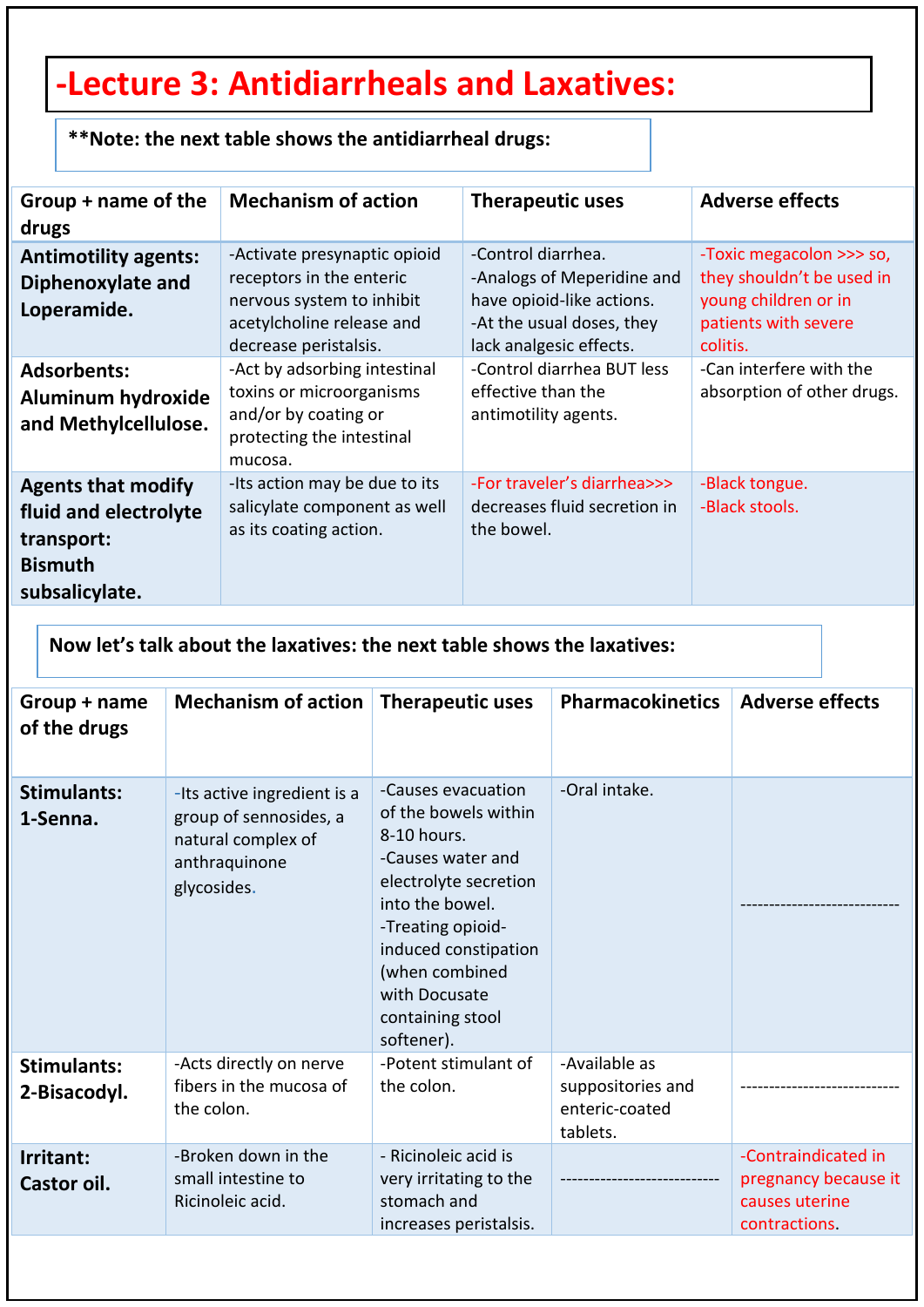| <b>Bulk laxatives:</b><br><b>Hydrophilic</b><br>colloids<br>(indigestible<br>parts of fruits<br>and vegetables). | -Form gels in the large<br>intestine>>> Causing<br>water retention and<br>intestinal distention>>><br>increasing peristaltic<br>activity (similar actions<br>produced by<br>Methylcellulose,<br>Psyllium seed, and bran.                                                                 |                                                                                                                                                                                      |                                                                                                                                 | -should be used<br>cautiously in patients<br>who are immobile<br>because of their<br>potential for causing<br>Intestinal<br>obstruction. |
|------------------------------------------------------------------------------------------------------------------|------------------------------------------------------------------------------------------------------------------------------------------------------------------------------------------------------------------------------------------------------------------------------------------|--------------------------------------------------------------------------------------------------------------------------------------------------------------------------------------|---------------------------------------------------------------------------------------------------------------------------------|------------------------------------------------------------------------------------------------------------------------------------------|
| Saline:<br><b>Magnesium</b><br>citrate and<br><b>Magnesium</b><br>hydroxide.                                     | -Non-absorbable salts<br>that hold water in the<br>intestine by osmosis.<br>-Distends the bowel>>><br>increasing intestinal<br>activity>>> producing<br>defecation.                                                                                                                      | -Electrolyte solutions<br>containing<br>polyethylene glycol<br>(PEG) are used as<br>colonic lavage<br>solutions to prepare<br>the gut for radiologic<br>or endoscopic<br>procedures. |                                                                                                                                 | -A good point: PEG<br>powder causes less<br>cramping and gas<br>than other laxatives.                                                    |
| <b>Osmotic</b><br>laxatives:<br>Lactulose.                                                                       | -Cannot be hydrolyzed<br>by GI enzymes.<br>-Oral doses reach the<br>colon>>> degraded by<br>the colonic bacteria into<br>lactic, formic, and acetic<br>acids >>> increases<br>osmotic pressure>>><br>causing fluid<br>accumulation, colon<br>distention, soft stools,<br>and defecation. | -Treatment of<br>hepatic<br>encephalopathy (due<br>to its ability to<br>reduce ammonia<br>levels).                                                                                   |                                                                                                                                 |                                                                                                                                          |
| <b>Stool softeners</b><br>(surfactants):<br><b>Docusate</b><br>sodium and<br><b>Docusate</b><br>calcium          | -Become emulsified with<br>the stool>>> produce<br>softer feces and ease<br>passage.                                                                                                                                                                                                     | -Often used for<br>prophylaxis rather<br>than acute<br>treatment.                                                                                                                    | -May take days to<br>become effective.                                                                                          | -Shouldn't be taken<br>with Mineral oil<br>because of the<br>potential for<br>absorption of<br>Mineral oil                               |
| Lubricants:<br><b>Mineral oil and</b><br>Glycerin.                                                               |                                                                                                                                                                                                                                                                                          | -Facilitates the<br>passage of hard<br>stools                                                                                                                                        | -Should be taken<br>orally in upright<br>position to avoid its<br>aspiration and<br>potential for lipid or<br>lipoid pneumonia. |                                                                                                                                          |
| <b>Chloride</b><br>channel<br>activators:<br>Lubiprostone                                                        | -Activate chloride<br>channels to increase<br>fluid secretion in the<br>intestinal lumen>>><br>eases the passage of<br>stools and causes little<br>change in the electrolyte<br>balance.                                                                                                 | -Used in the<br>treatment of chronic<br>constipation.                                                                                                                                | -Metabolism occurs<br>quickly in the<br>stomach and<br>jejunum.                                                                 | -Minimal drug-drug<br>interactions.                                                                                                      |
|                                                                                                                  |                                                                                                                                                                                                                                                                                          |                                                                                                                                                                                      |                                                                                                                                 |                                                                                                                                          |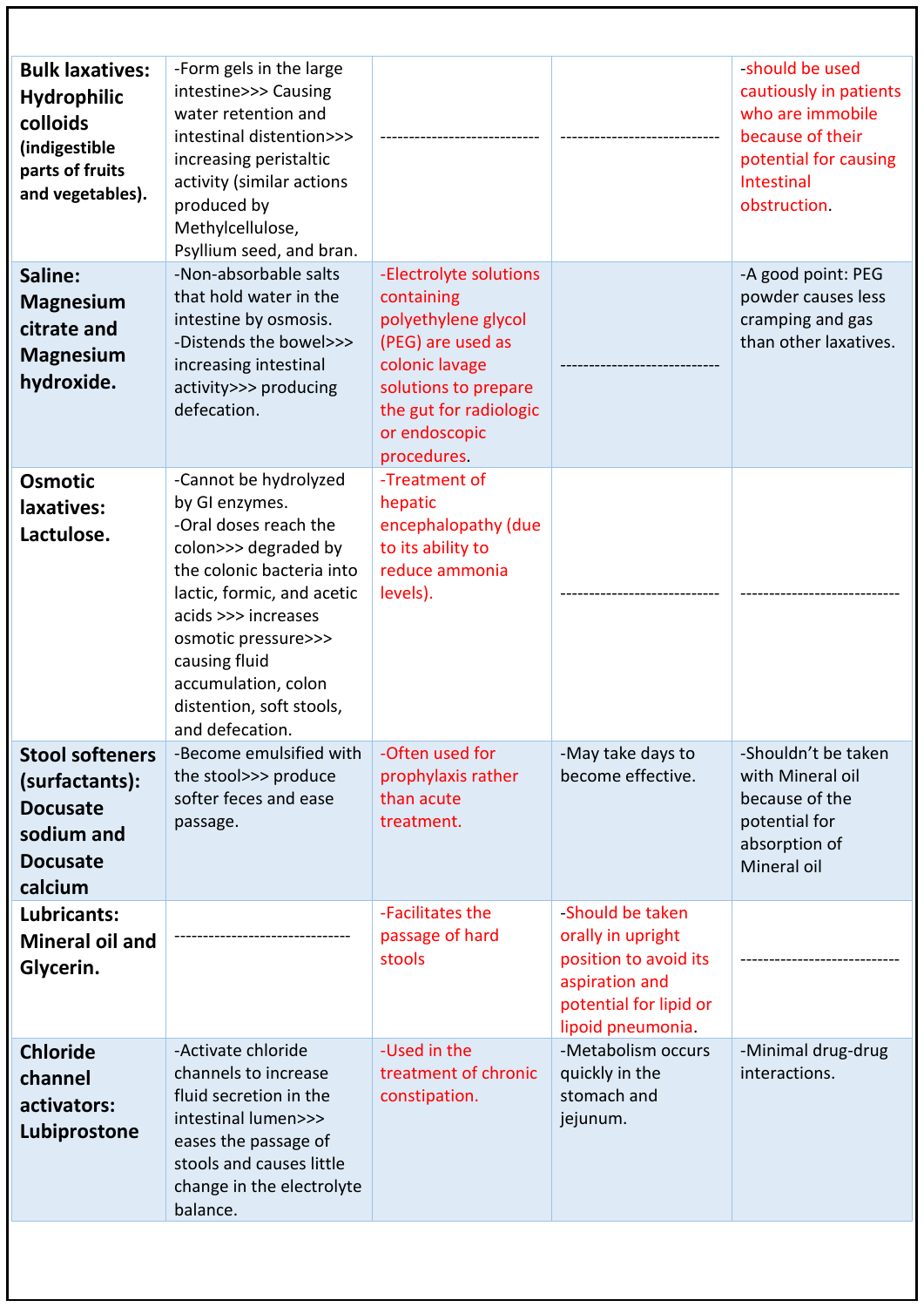# **-Lecture 4: Treatment for GI infectious diseases:**

**\*\*We'll talk about treatment of 4 diseases, each in details:**

#### **1-Viral Hepatitis: the next table shows the drugs for viral hepatitis:**

| Name of the<br>drug                             | <b>Mechanism of action</b>                                                                                                                                                                                                                                          | <b>Therapeutic</b><br>uses                                                                                                                                                                 | <b>Pharmacokinetics</b>                                                                                                                                                                               | <b>Adverse effects</b>                                                                                                                                                                                                                   |
|-------------------------------------------------|---------------------------------------------------------------------------------------------------------------------------------------------------------------------------------------------------------------------------------------------------------------------|--------------------------------------------------------------------------------------------------------------------------------------------------------------------------------------------|-------------------------------------------------------------------------------------------------------------------------------------------------------------------------------------------------------|------------------------------------------------------------------------------------------------------------------------------------------------------------------------------------------------------------------------------------------|
| Interferons $(\alpha,$<br>$\beta$ , $\gamma$ ). | -Appears to involve the<br>induction of host cell<br>enzymes that inhibit viral<br>RNA translation,<br>ultimately leading to the<br>degradation of viral<br>mRNA and tRNA.                                                                                          | $interferon-\alpha-2b$<br>has been approved<br>for treatment of<br>hepatitis B and C,<br>condylomata<br>acuminata,<br>and cancers such<br>as hairy cell<br>leukemia and<br>Kaposi sarcoma. | -Not active orally.<br>-May be taken<br>intralesionally,<br>subcutaneously, or IV<br>-metabolized by the<br>liver and kidney.                                                                         | -Flu-like symptoms<br>(ex: fever, chills,<br>myalgias, and GI<br>disturbances.<br>-Fatigue and mental<br>depression.<br>-May potentiate<br>myelosuppression<br>caused by other<br>bone marrow-<br>suppressive agents.<br>-See the notes. |
| Lamivudine<br>(cytosine<br>analog).             | -Must be phosphorylated<br>by host cellular<br>enzymes to the<br>triphosphate (active)<br>form>>>inhibits HBV<br>RNA-dependent DNA<br>polymerase.                                                                                                                   | Inhibitor of both<br>hepatitis B virus<br>(HBV) and human<br>immunodeficiency<br>virus (HIV) reverse<br>transcriptases<br>$(RTs)$ .                                                        | -The intracellular<br>half-life of the<br>triphosphate is many<br>hours longer than its<br>plasma half-life.<br>-Well absorbed orally<br>-Widely distributed.<br>-Excreted unchanged<br>in the urine. | -Well tolerated.<br>-Rare occurrences of<br>headache and<br>dizziness.<br>-Dose reductions are<br>necessary when<br>there is<br>moderate renal<br>insufficiency.                                                                         |
| <b>Adefovir</b><br>(Adefovir<br>dipivoxil).     | - Adefovir dipivoxil is a<br>nucleotide analog that is<br>phosphorylated by<br>cellular kinases to<br>Adefovir diphosphate,<br>which is then<br>incorporated into viral<br>DNA>>>leads to<br>termination of chain<br>elongation and prevents<br>replication of HBV. |                                                                                                                                                                                            | -Taken once a day.<br>-Renally excreted via<br>glomerular filtration<br>and tubular secretion                                                                                                         | -Nephrotoxicity may<br>occur with chronic<br>use.<br>-Concurrent use with<br>Tenofovir should be<br>avoided.<br>-Discontinuation of<br>adefovir may result<br>in severe<br>exacerbation of<br>hepatitis.                                 |
| <b>Entecavir</b><br>(guanosine<br>analog).      | - Following intracellular<br>phosphorylation to the<br>triphosphate, it<br>competes with the<br>natural substrate,<br>deoxyguanosine<br>triphosphate, for viral<br>RT.                                                                                              | -Treatment of HBV<br>infections.<br>-Effective against<br>lamivudine-<br>resistant strains of<br>HBV.                                                                                      | -Dosed once daily.<br>-Excreted unchanged<br>in the urine.                                                                                                                                            | - Concomitant use of<br>drugs with renal<br>toxicity should be<br>avoided.                                                                                                                                                               |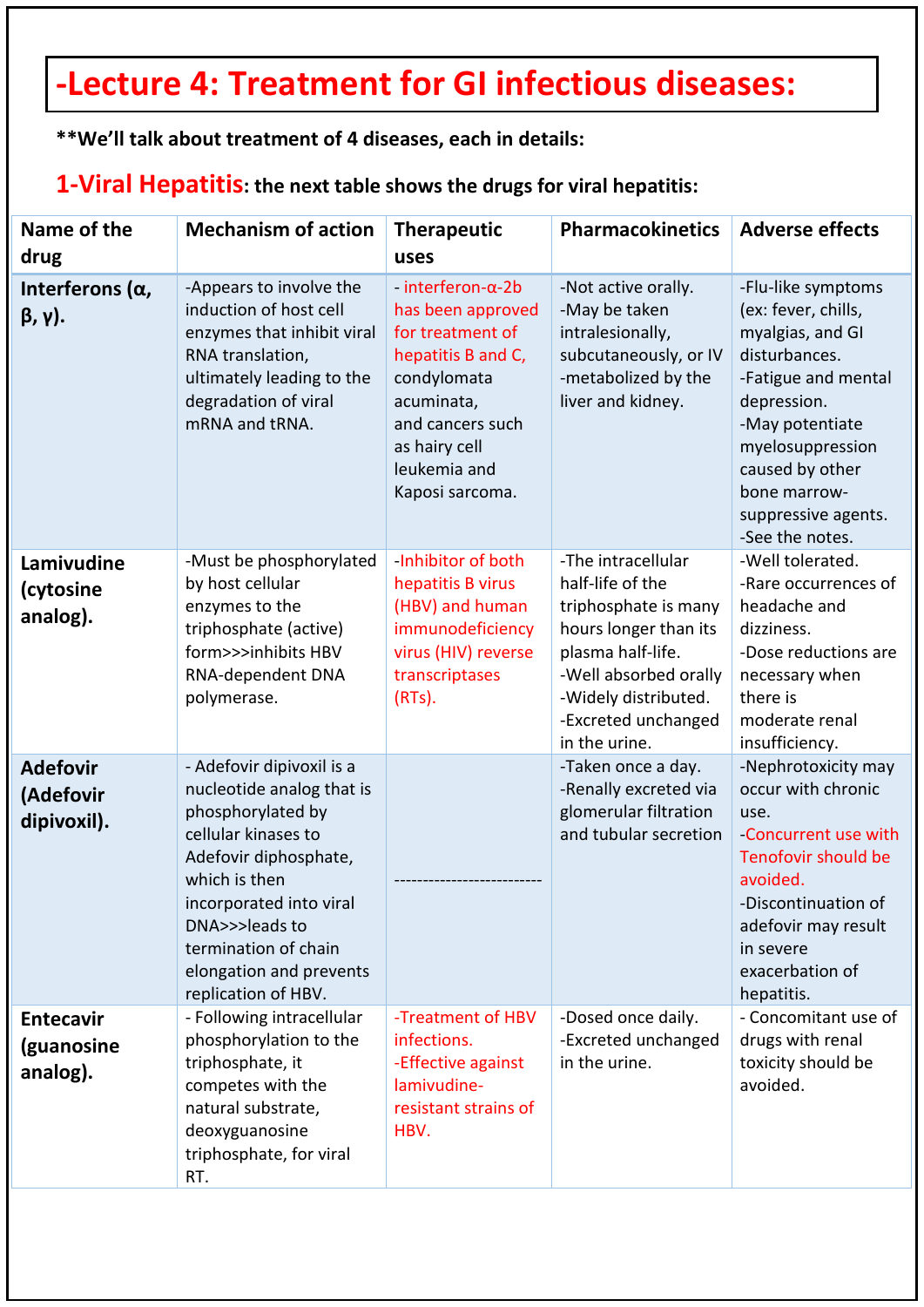| <b>Telbivudine</b><br>(thymidine<br>analog). | -Phosphorylated<br>intracellularly to the<br>triphosphate, which can<br>either compete with<br>endogenous thymidine<br>triphosphate<br>for incorporation into<br>DNA or be incorporated<br>into viral DNA, where it<br>serves to terminate<br>further elongation of the<br>DNA chain. | -Treatment of HBV.                                                                                                       | -Taken orally once a<br>day.<br>-Eliminated by<br>glomerular filtration<br>as the unchanged<br>drug.                                                                                                                                           | -Fatigue.<br>-Headache.<br>-Diarrhea.<br>-Elevations in liver<br>enzymes and<br>creatine kinase.                   |
|----------------------------------------------|---------------------------------------------------------------------------------------------------------------------------------------------------------------------------------------------------------------------------------------------------------------------------------------|--------------------------------------------------------------------------------------------------------------------------|------------------------------------------------------------------------------------------------------------------------------------------------------------------------------------------------------------------------------------------------|--------------------------------------------------------------------------------------------------------------------|
| <b>Boceprevir and</b><br>Telaprevir.         | - These HCV NS3/4A<br>serine protease<br>inhibitors covalently bind<br>to the NS3 protease<br>active site, thus<br>inhibiting viral<br>replication in host cells.                                                                                                                     | -the first oral<br>direct-acting<br>antiviral agents for<br>the adjunctive<br>treatment of<br>chronic HCV<br>genotype 1. | - Boceprevir is taken<br>with food to improve<br>absorption.<br>- The absorption of<br>Telaprevir is<br>enhanced when it is<br>taken with non-low-<br>fat food.<br>-Metabolized by<br>CYP450 isoenzymes.<br>-Strong inhibitors of<br>CYP3A4/5. | -Boceprevir causes<br>anemia and<br>dysgeusia.<br>-Telaprevir causes<br>rash, anemia, and<br>anorectal discomfort. |

#### **\*\*Notes:**

**EXADERED Chronic hepatitis B may be treated with:** 

**1-Peginterferon-α2a taken subcutaneously once weekly.**

**2-Peginterferon-α2b Taken intramuscularly or subcutaneously 3 times weekly.**

**3-Oral therapy Lamivudine, Adefovir, Entecavir, Tenofovir, or Telbivudine.**

**EXECUTE:** Chronic hepatitis C may be treated with:

**-Combination of Peginterferon-α2a or Peginterferon-α2b + Ribavirin.**

**EXECUTE:** For genotype 1 chronic hepatitis C virus:

**-Protease inhibitor (ex: Boceprevir or Telaprevir) + pegylated interferon + Ribavirin.**

 **In "pegylated" formulations, bis-monomethoxy polyethylene glycol has been covalently attached to either interferon-α-2a or -α-2b to increase the size of the molecule which delays absorption from the injection site, lengthens the duration of action of the drug, and also decreases its clearance.**

 **The principal dose-limiting toxicities of Interferons are bone marrow suppression, severe fatigue and weight loss, neurotoxicity characterized by somnolence and behavioral**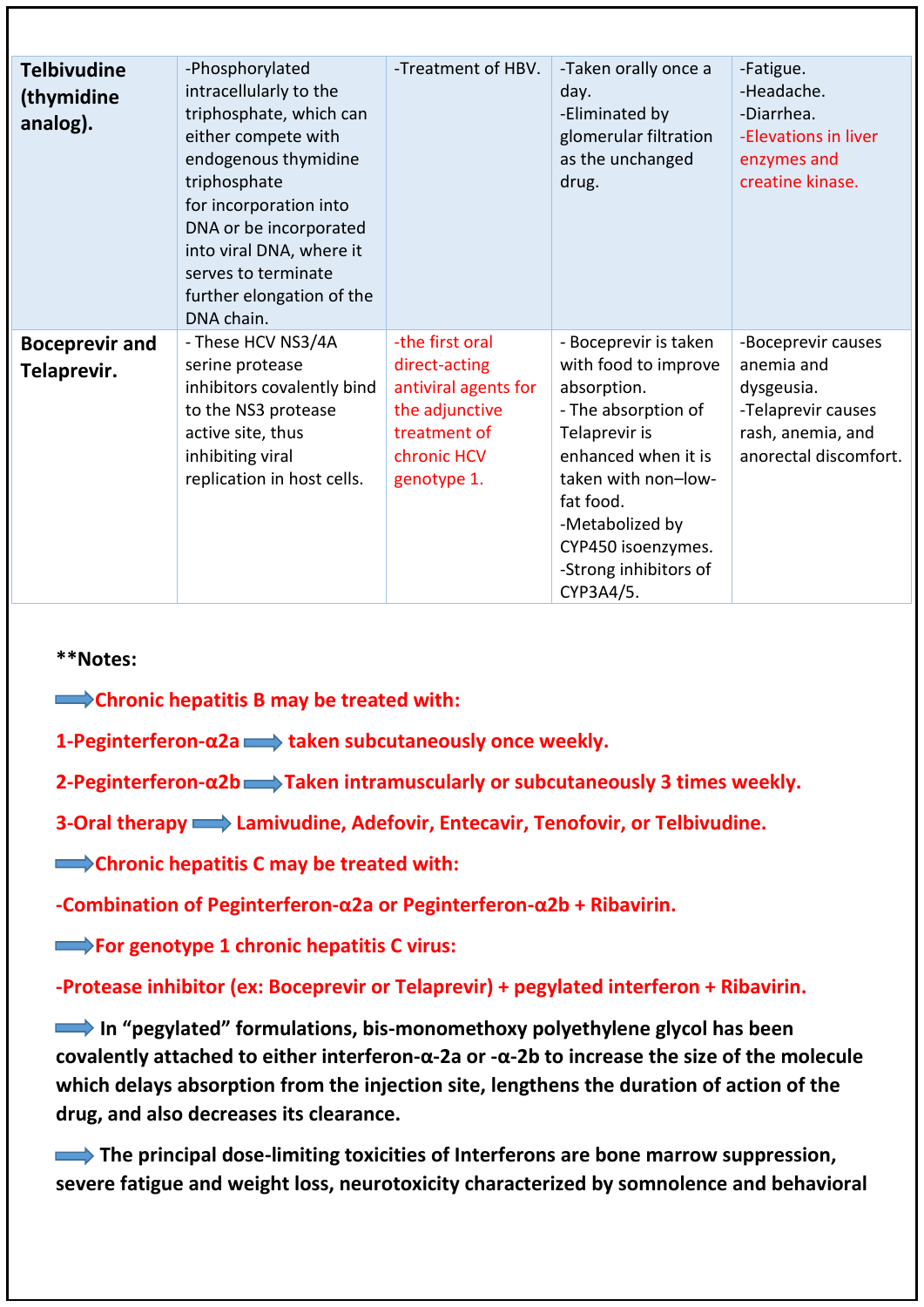**disturbances, autoimmune disorders such as thyroiditis and, rarely, cardiovascular problems such as heart failure.**

**Boceprevir or Telaprevir should be used in combination with Peginterferon alfa and ribavirin in order to improve response rates and reduce the emergence of viral resistance.**

### **2-Treatment of Leishmaniasis: The next table shows the drugs for Leishmaniasis:**

| Name of the drug         | <b>Mechanism of</b><br>action                                                                            | <b>Therapeutic uses</b>                                                                 | <b>Pharmacokinetics</b>                                                                                                                        | <b>Adverse effects</b>                                                                                                                      |
|--------------------------|----------------------------------------------------------------------------------------------------------|-----------------------------------------------------------------------------------------|------------------------------------------------------------------------------------------------------------------------------------------------|---------------------------------------------------------------------------------------------------------------------------------------------|
| Sodium<br>stibogluconate | -Isn't determined yet                                                                                    | -For Leishmaniasis.                                                                     | -Not absorbed after<br>oral intake.<br>-Must be taken<br>parenterally.<br>-Distributed to the<br>extravascular parts.<br>-Eliminated in urine. | -Injection site pain.<br>-Pancreatitis.<br>-Elevated liver<br>enzymes.<br>-Arthralgias.<br>-Myalgias.<br>-GI upset.<br>-Cardiac arrhythmia. |
| <b>Miltefosine</b>       | -Appears to interfere<br>with phospholipids in<br>the parasitic cell<br>membrane to induce<br>apoptosis. | <b>Visceral</b><br>leishmaniasis as well<br>as cutaneous and<br>mucocutaneous<br>forms. | -First oral active drug<br>for visceral<br>leishmaniasis.                                                                                      | -Contraindicated in<br>pregnancy.                                                                                                           |

### **3-Treatment of toxoplasmosis:**

**The treatment of choice is combination of Sulfadiazine and Pyrimethamine.** 

**EXECUTE:** Leucovorin is commonly administered to protect against folate deficiency.

**EXTERNATE:** At the first appearance of a rash, Pyrimethamine should be discontinued, because **hypersensitivity to this drug can be severe>>>Pyrimethamine with Clindamycin, or the combination of Trimethoprim and Sulfamethoxazole, are alternative treatments.**

**Trimethoprim/Sulfamethoxazole is used for prophylaxis against toxoplasmosis in immunocompromised patients.**

### **4-Treatment of Giardiasis:**

 **The treatment of choice is oral Metronidazole for 5 days.**

**An alternative treatment: Tinidazole which is taken orally as a single dose.** 

 **Nitazoxanide is also another treatment for giardiasis and is taken as a 3-day course of therapy.** 

 **Albendazole may be efficacious for giardiasis.**

 **VERY IMPORTANT: Paromomycin is sometimes used for the treatment of giardiasis in pregnant patients.**